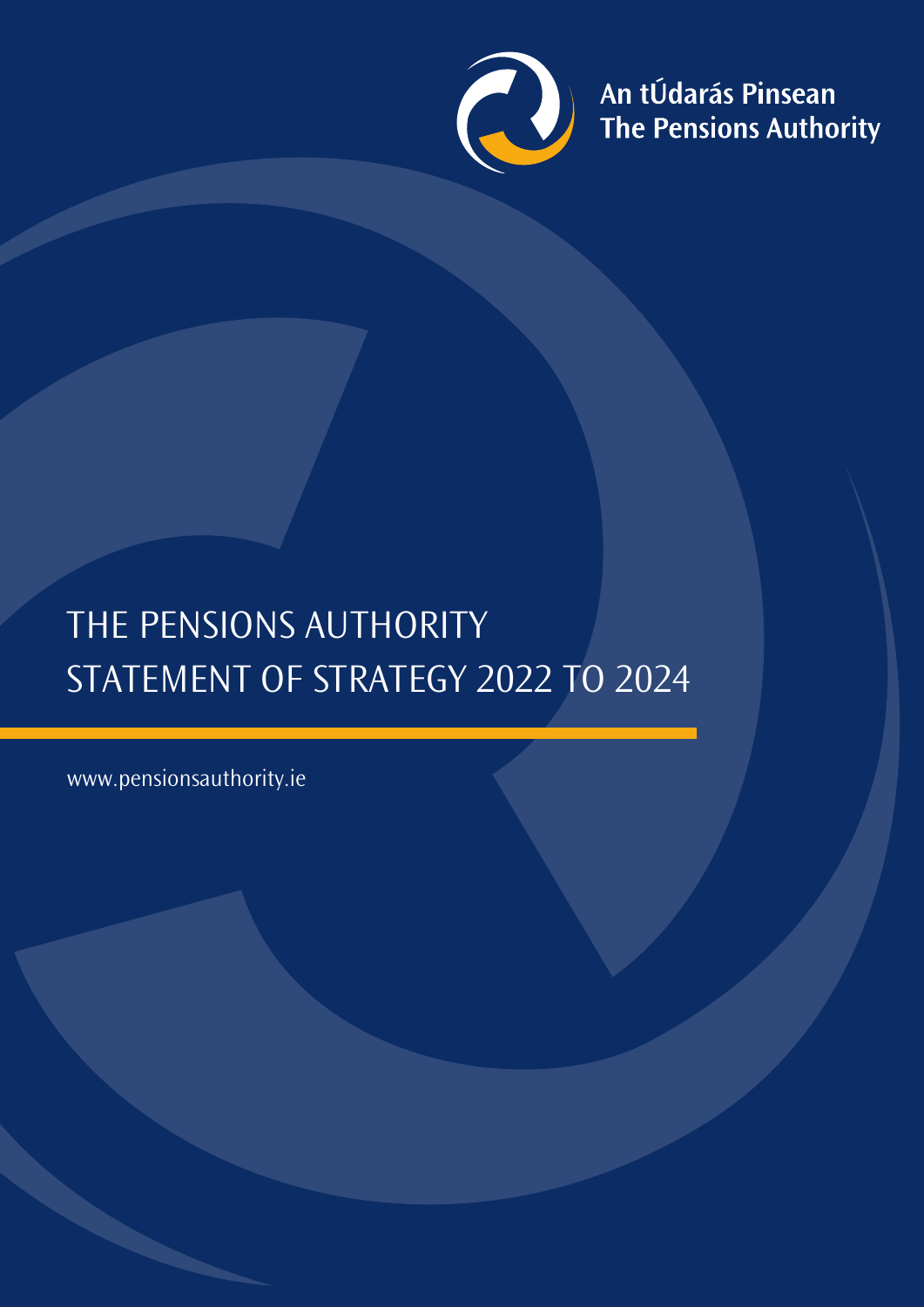## INTRODUCTION

The Pensions Authority's Statement of Strategy 2022 to 2024 sets out our vision, mission and values and the strategic objectives and high-level strategies that will underpin our work programme for the next three years.

The statement of strategy is divided into four main sections.

#### **Section 1: our vision, mission and values**

Our vision defines our long-term ambition for occupational pensions<sup>1</sup>. Our mission sets out the activities and roles we will undertake in order to further our vision. Our values are the principles we adopt in delivering this strategy.

#### **Section 2: the operating context**

Our strategy is a reflection of and a response to the environment in which we operate and the organisational strengths and challenges of the Authority.

#### **Section 3: strategic objectives and enablers**

This section sets out what what we want to achieve and undertake in order to advance our vision and fulfil our mission during the term of the strategy, and what enablers are needed to achieve this. We have included some high-level indicators and outcomes which will be used to identify and measure progress in each area of activity. These may be added to over the course of the strategy.

The strategy statement sets out our priorities for the duration of the strategy and where we will deploy our resources. Our annual business planning process and our annual output statements and KPIs will be drawn up to align to this statement of strategy.

#### **Section 4: culture statement**

The culture statement sets out the kind of workplace we want to create in order to achieve the objectives of the organisation.

#### **Strategy review**

We will review the strategy at the end of 2023 to evaluate progress in achieving our vision, mission and objectives. A key focus will be to determine how many schemes have wound up and transferred members and assets to multi-employer schemes or to PRSAs. If the numbers of schemes are not reducing significantly, we will have to assess whether a new or revised strategy is required to achieve our objectives.

<sup>1</sup> The term "occupational pensions" includes PRSAs and trust RAC schemes.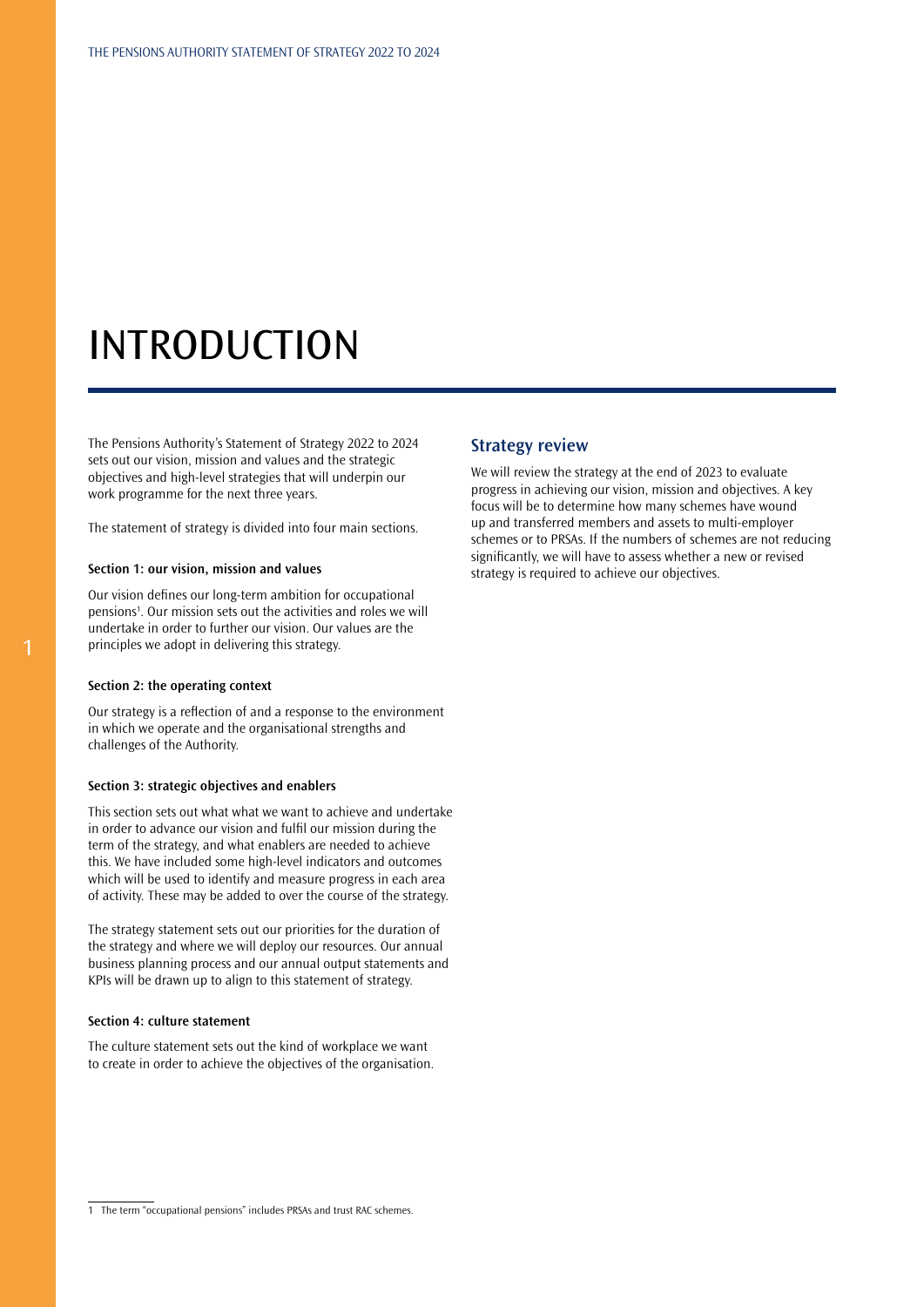## SECTION 1 – VISION, MISSION, AND VALUES OF THE PENSIONS AUTHORITY

### **Our vision**

A pensions system where retirement savings are secure, well-managed, cost-efficient and easily understood, and which encourages pensions savings.

## **Our mission**

- 1. To regulate pension schemes and PRSAs effectively and efficiently and thereby foster public confidence in pensions.
- 2. To support pension scheme trustees and the public through providing guidance and information.
- 3. To provide expert advice to the Minister for Social Protection and to the Government on pension matters.

### **Our values**

**Public interest** – we act in the interests of the welfare and well-being of the general public and society.

**Professionalism** – we carry out our work with skill, expertise, good judgement, and respect.

**Integrity** – we act honestly and ethically and are committed to accountability and transparency.

**Effectiveness** – we concentrate our efforts on successfully producing a desired result.

**Efficiency** – we avoid wasting materials, energy, efforts, money, or time.

**Responsiveness** – we adapt as circumstances change in order to meet our objectives.

**Independence** – we act objectively and impartially in carrying out our functions.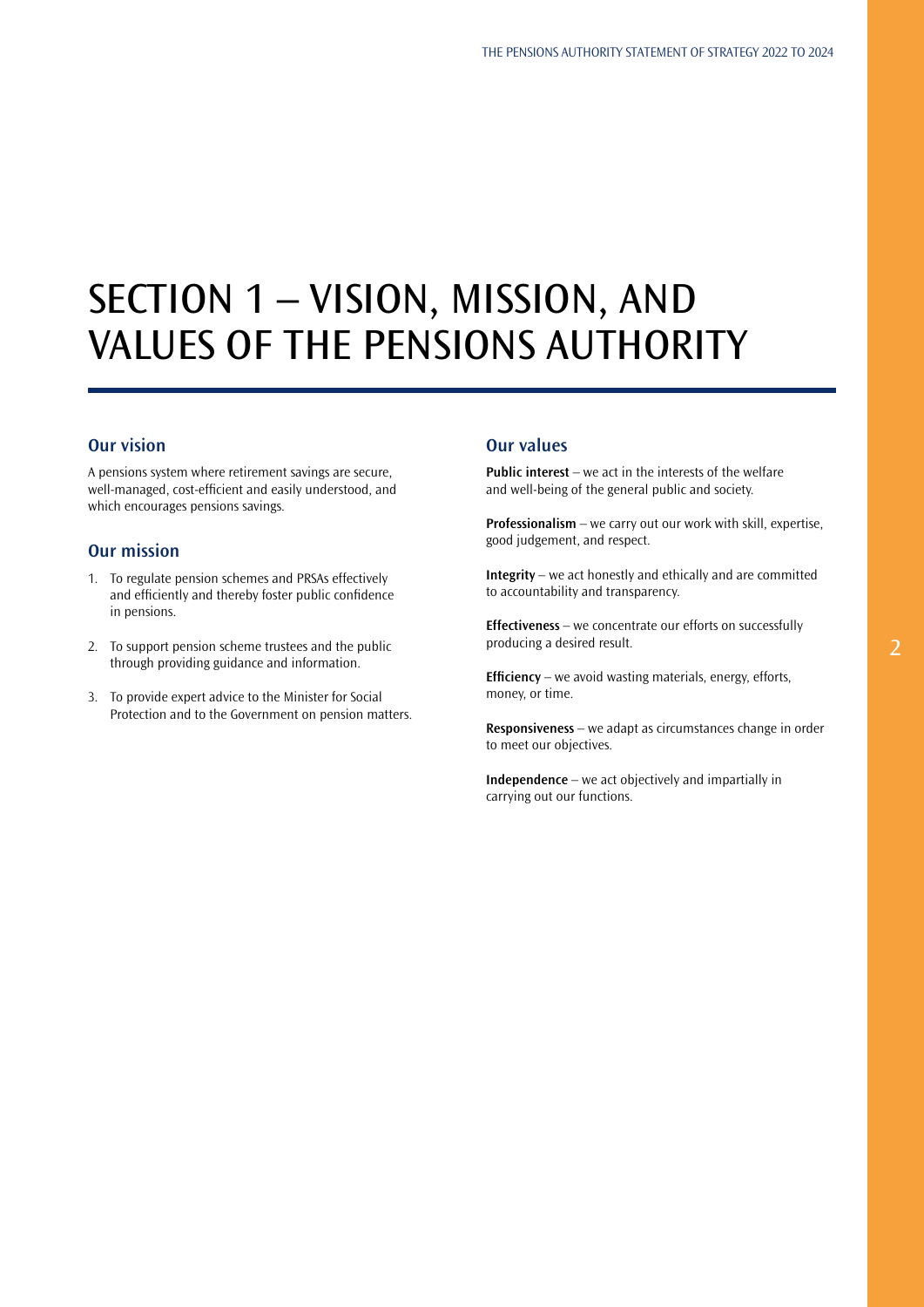# SECTION 2 – THE OPERATING CONTEXT

The key challenges and opportunities in our operating environment in late 2021 are:

#### **Economic and fiscal context**

There is considerable uncertainty about the ongoing impact of Covid-19, increased Government debt and international economic developments. This uncertainty contributes to volatile investment markets and uncertain outcomes for those at or near retirement. Also, interest rates remain historically low: this makes it more difficult for all savers to secure retirement income, and creates particular challenges for defined benefit (DB) schemes in meeting their liabilities.

#### **Demographic pressures and longevity**

An ageing population will put increasing pressures on the pensions system in the decades ahead. In particular, the cost of the State Retirement Pension is expected to increase, which may result in greater dependence on supplementary pensions. Increased longevity means that people spend longer in retirement: this increases the challenge for the pensions system of providing appropriate and affordable benefits during these years.

#### **The policy context**

The State Retirement Pension is and will continue to be the fundamental element of retirement provision. However, many people who wish to maintain their standard of living in retirement will need to have supplementary pensions savings in addition to the State Pension. This underlines the importance of having a properly regulated pensions system in which pensions savers have confidence.

Though delayed by the reallocation of resources in the response to Covid, the development of an automatic enrolment pensions scheme forms part of the current Programme for Government. Work on the overall design of automatic enrolment is at an advanced stage and is expected to be decided shortly. Thereafter, the necessary legislative, organisational and process structures will follow through over the course of 2022 and 2023.

## **The supervisory context**

The recent transposition of the IORP II directive into Irish law represents a significant change for Irish occupational pension schemes and for the Authority. The new legislation obliges us to oversee relevant schemes on a forward-looking risk-based supervisory basis, which will result in a much more challenging, judgement-based and intrusive oversight approach.

The transposition imposes new and more demanding obligations on many pension scheme trustees: in many cases, these obligations require a level of complexity and detailed

process that is considerably beyond their current practices. It will not be practical or economic for many schemes to comply with these new obligations, and the trustees and the sponsoring employer will have to consider multi-employer master trusts or PRSAs as a better means of retirement provision. Neither is it practical for the Authority to apply forward-looking risk-based supervision to tens of thousands of pension schemes. It is difficult to see how trustee compliance and forward-looking risk-based supervision can be achieved without considerable consolidation of pension schemes.

One member schemes which were established before the transposition on 22 April 2021 have been given a five-year derogation from the governance requirements of the new legislation. The effect of this is to reduce the immediate pressure on everyone to implement the new obligations, but it will be necessary to plan a smooth transition for those tens of thousands of one member schemes which will become subject to significant new obligations in 2026.

The transposition of IORP II will have particular significance for the trustees of funded defined benefit schemes. The trustees will be obliged to have a comprehensive understanding of the financial position and dynamics of their scheme and make appropriate strategic decisions. Many defined benefit schemes do not currently consider a sufficiently wide range of financial information. For some schemes at least, consideraion of such new information will make it clear that meeting the scheme's benefit obligations is going to be very demanding and in some cases, the sponsoring employer may not be in a position to provide the necessary financial support.

#### **The role of the Pensions Authority**

The Pensions Authority's most important role is the supervision of scheme trustees and PRSAs. The obligations on scheme trustees are considerably more demanding and complex than they have been before and the supervisory and regulatory role of the Pensions Authority has accordingly become more challenging and extensive. This complexity is likely to increase as a result of changes to the financial environment and new obligations originating in the EU. One such example is the application of environmental, social and governance factors to trustee investment decisions: the volume and sophistication of the information available about these matters is likely to improve, and this will result in increased demands on trustees' decision processes. It is also possible that there will be further obligations imposed on trustees in the coming years.

In addition to its supervisory responsibilities, the Authority will be expected to provide much more information and guidance than in the past and to make clear what its expectations are of regulated entities.

The Authority expects to be more accountable for the work it does, and in turn, will expect those it supervises to be accountable in their turn.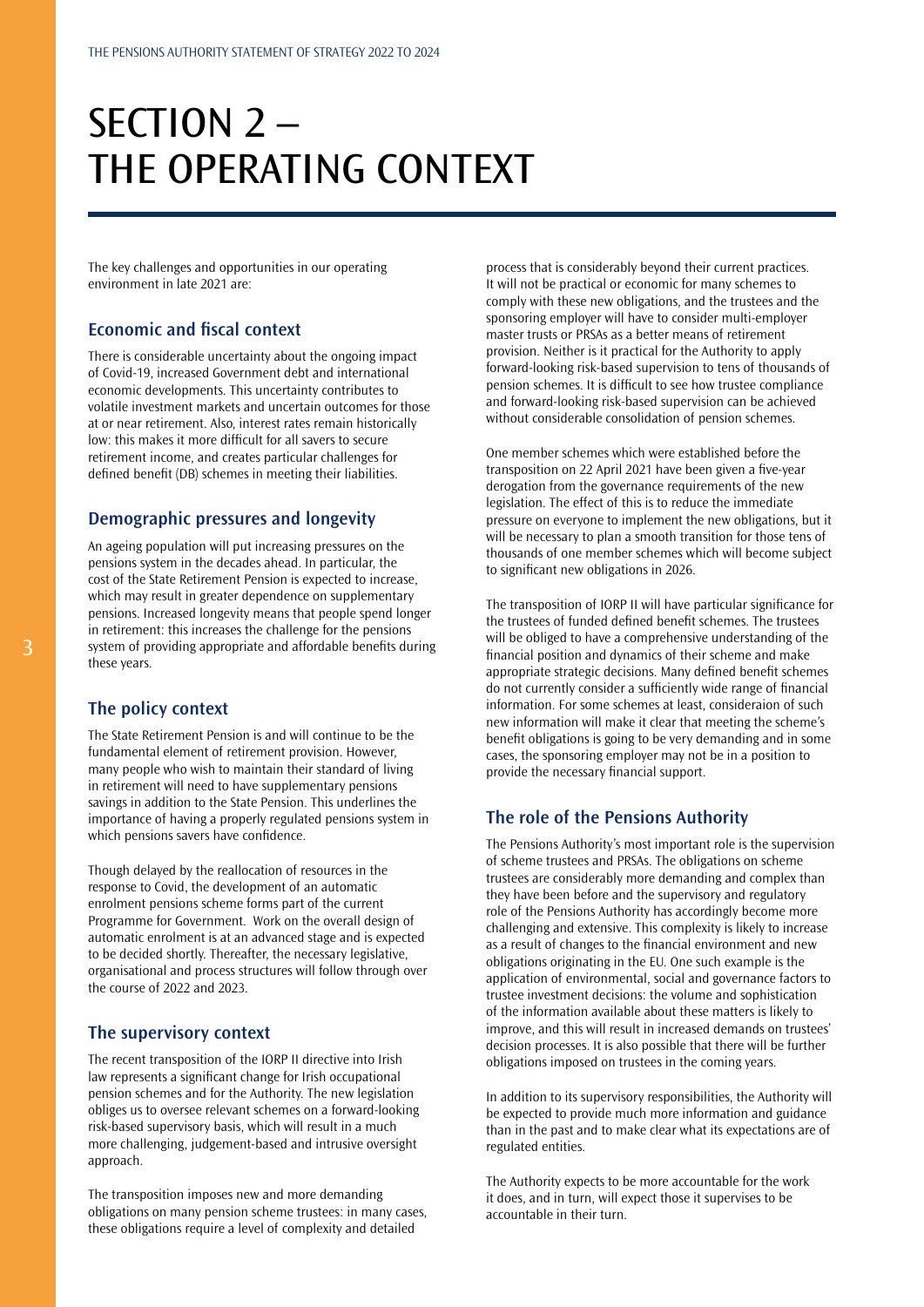## SECTION 3 – STRATEGIC OBJECTIVES AND ENABLERS

| <b>Strategic objectives</b>                                                                                                                                                                     | <b>Key outcomes</b>                                                                                                                                                                                                                                                       | <b>High-level strategies</b>                                                                                                                                                                                                                                                                                                                                                                                                                                                                                                                              | <b>High-level indicators</b>                                                                                                                                                                                    |
|-------------------------------------------------------------------------------------------------------------------------------------------------------------------------------------------------|---------------------------------------------------------------------------------------------------------------------------------------------------------------------------------------------------------------------------------------------------------------------------|-----------------------------------------------------------------------------------------------------------------------------------------------------------------------------------------------------------------------------------------------------------------------------------------------------------------------------------------------------------------------------------------------------------------------------------------------------------------------------------------------------------------------------------------------------------|-----------------------------------------------------------------------------------------------------------------------------------------------------------------------------------------------------------------|
| 1. The Irish pensions<br>system will<br>comprise stable<br>and sound<br>occupational<br>pensions that are<br>well managed to<br>appropriately high<br>standards                                 | • Compliant<br>pension schemes<br>• Compliant PRSA<br>operations<br>• Good member<br>outcomes<br>• Trustees, PRSA<br>providers and<br>other relevant<br>stakeholders<br>have a clear<br>understanding<br>of what their<br>obligations are<br>and what best<br>practice is | • We will clearly articulate our<br>expectations of trustees and<br>other regulated entities<br>• We will apply forward-looking<br>risk-based supervision to relevant<br>pension schemes<br>• We will use our knowledge from<br>oversight and regulatory data to<br>identify where information and<br>guidance would be most useful<br>• Issues of non-compliance will<br>be addressed effectively in a<br>proportionate and consistent<br>manner<br>• We will use our data to make our<br>supervisory activity as effective<br>and efficient as possible | • Qualitative<br>assessment of<br>scheme annual<br>compliance returns<br>• Qualitative<br>assessment of annual<br>section 119 returns<br>• Periodic surveys<br>of trustee and<br>PRSA provider<br>understanding |
| 2. The Pensions<br>Authority will<br>be well known<br>as an accessible,<br>relevant, and<br>practical source of<br>information for the<br>public, members,<br>contributors and<br>beneficiaries | • Our information<br>services are used<br>by the pensions<br>sector and by the<br>public<br>• Our information<br>is relevant,<br>reliable, and<br>understandable                                                                                                          | • We will promote the availability<br>of our information<br>• We will have available high-<br>quality and easily accessible<br>information and materials<br>• We will have a high-quality<br>enquiry service for members of<br>the public                                                                                                                                                                                                                                                                                                                 | • Website and enquiries<br>usage rates<br>• Website user surveys                                                                                                                                                |
| 3. The Pensions<br>Authority will be<br>a valuable source<br>of expert advice<br>to the Minister for<br>Social Protection<br>and to the<br>Government on<br>pension matters                     | • Pensions<br>Authority<br>advice is clearly<br>articulated, and<br>Government<br>policy is properly<br>informed                                                                                                                                                          | • We will continue to advise the<br>Government on implementation<br>of the Pensions Roadmap and<br>provide expertise and guidance<br>on pensions<br>• We will conduct research and<br>data analysis to inform our policy<br>function and advice                                                                                                                                                                                                                                                                                                           | • Assessment by<br>Authority members                                                                                                                                                                            |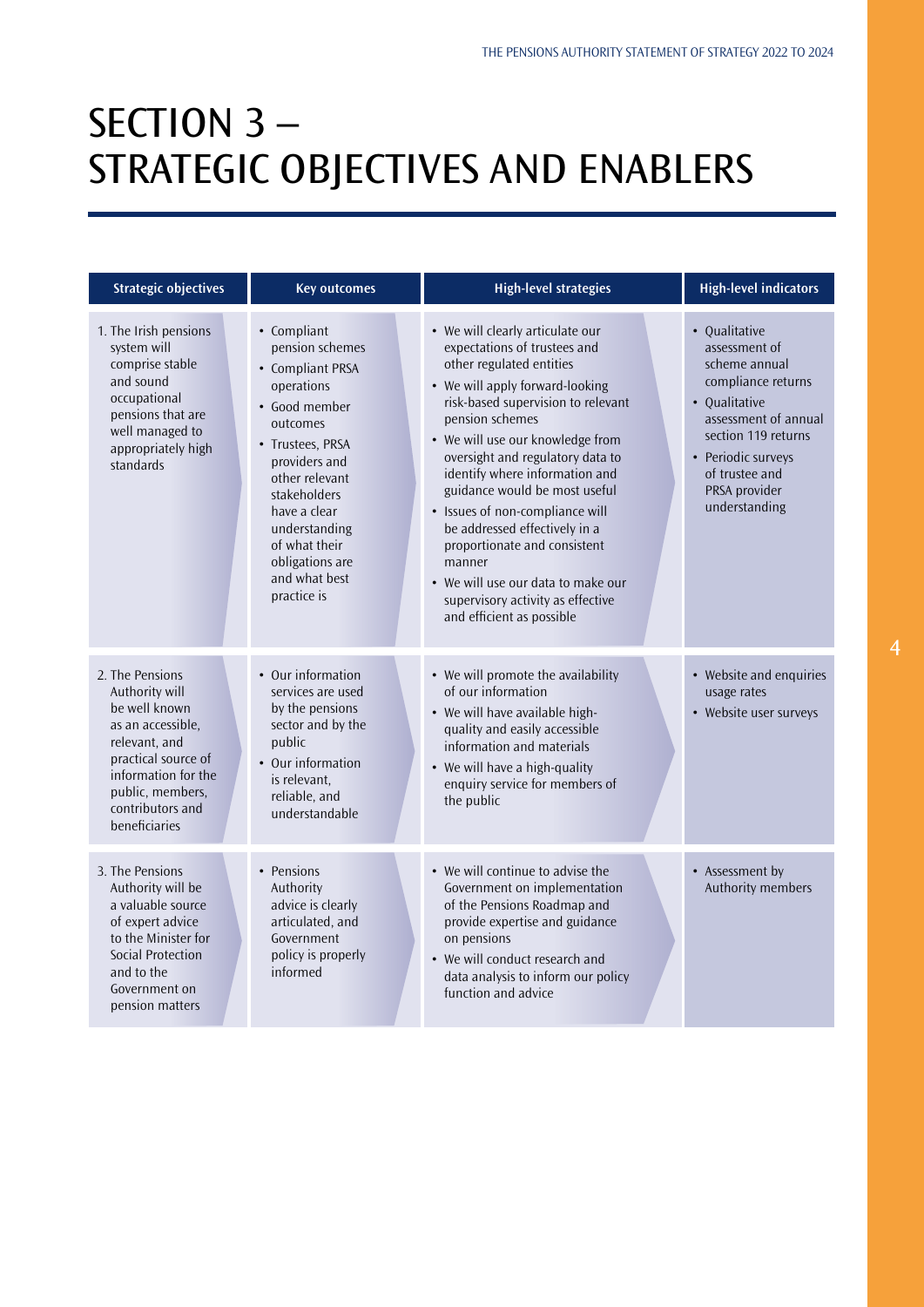| <b>Enablers</b>                                                          | <b>Key outcomes</b>                                                                                                                                                                                      | <b>High-level strategies</b>                                                                                                                                                                                                                                                                                                                                                                                                                                                                                                                                                                                                                                                                                                                                  | <b>High-level indicators</b>                                                |
|--------------------------------------------------------------------------|----------------------------------------------------------------------------------------------------------------------------------------------------------------------------------------------------------|---------------------------------------------------------------------------------------------------------------------------------------------------------------------------------------------------------------------------------------------------------------------------------------------------------------------------------------------------------------------------------------------------------------------------------------------------------------------------------------------------------------------------------------------------------------------------------------------------------------------------------------------------------------------------------------------------------------------------------------------------------------|-----------------------------------------------------------------------------|
| Enabler 1<br>Right people in right<br>place with right<br>supports       | • No key person risk<br>• Flexible responses<br>to changing<br>circumstances<br>• Adequately<br>resourced projects<br>and tasks                                                                          | • Assessment of skills needs and<br>workforce planning<br>• Outsourcing strategy<br>• Staff training and development-<br>technical and personal<br>• Recognise good performance and<br>manage underperformance                                                                                                                                                                                                                                                                                                                                                                                                                                                                                                                                                | • Periodic management<br>assessment of key<br>person risk                   |
| <b>Enabler 2</b><br>Work planning and<br>processes                       | • Good planning<br>• Objectives achieved<br>• Collaborative<br>systems and<br>work practices<br>to facilitate a<br>hybrid working<br>environment                                                         | • Deploy project management<br>processes throughout the<br>organisation<br>• Apply change management<br>processes to appropriate projects<br>• Maximise the role of IT and data in<br>supervision support<br>• Create systems to deliver reliable,<br>timely and relevant data efficiently                                                                                                                                                                                                                                                                                                                                                                                                                                                                    | • Annual assessment<br>of project and<br>change management<br>effectiveness |
| Enabler 3<br>High quality IT<br>systems                                  | • High quality,<br>flexible and<br>intuitive software<br>for pensions data<br>collection and<br>supervision<br>• Repetitive<br>manual processes<br>minimised<br>• Reliable, secure<br>and robust systems | • Use OGCIO to provide our main IT<br>systems and servers, and benefit<br>from their systems and expertise,<br>while ensuring that we have the<br>capacity to monitor and test our<br>systems in line with best practice<br>• Build and maintain internal<br>expertise so that new pensions<br>software can be built and<br>maintained in-house as far as<br>possible<br>• Ensure that all new pensions<br>software built is flexible and can<br>be easily adapted as requirements<br>change in future<br>• Providing Applied Programming<br>Interfaces to the pensions sector to<br>allow data to be provided to our<br>systems automatically<br>• Consult users of our software, both<br>internally and externally, about<br>planned changes to our systems | • Periodic IT<br>performance and<br>security audit                          |
| <b>Enabler 4</b><br>Relevant, reliable,<br>accessible and timely<br>data | • Accurate and<br>timely data<br>• Assessment of<br>risk in schemes is<br>supported by high<br>quality data<br>• Staff have access to<br>the data they need,<br>when they need it                        | • Rejection of data which does not<br>pass validation<br>• Data already on our systems will be<br>reviewed and corrected, as far as<br>possible<br>• Put a business intelligence solution<br>in place, which will give access to the<br>data in the data warehouse                                                                                                                                                                                                                                                                                                                                                                                                                                                                                            |                                                                             |
| <b>Enabler 5</b><br>Good corporate<br>governance and<br>controls         | • Full compliance<br>with code of practice<br>for state bodies<br>and with statutory<br>obligations, such as<br>tax, employment law,<br>health and safety etc                                            | • Corporate governance and<br>compliance processes                                                                                                                                                                                                                                                                                                                                                                                                                                                                                                                                                                                                                                                                                                            | • Internal and external<br>audit findings                                   |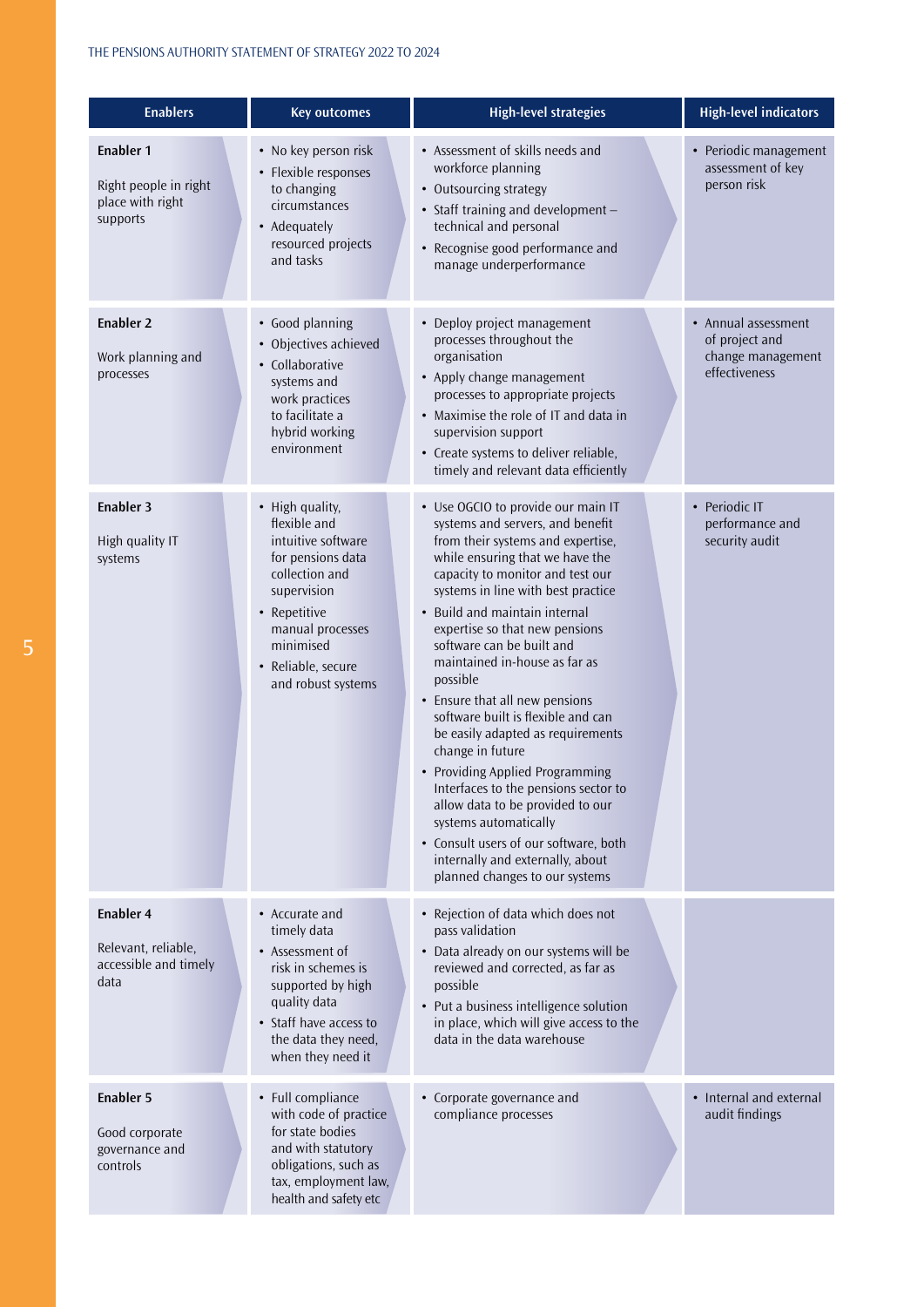# SECTION 4 – PENSIONS AUTHORITY CULTURE STATEMENT

To achieve the Pensions Authority's vision and mission, the organisation and each of us must be good at what we do and we must act in accordance with our organisation's values in carrying out our role. Our values are: the public interest, professionalism, integrity, independence, effectiveness, efficiency and responsiveness. Our aim is that the public and our Authority colleagues will find us to be knowledgeable, efficient, reliable, sensible, and clear. We also want the Pensions Authority to be a good place to work.

To achieve this we will:

- work together and support each other;
- encourage contributions from everyone we will listen to different views and always aim to be open-minded;
- keep our promises and meet our commitments;
- provide and encourage staff development and training, for the benefit of the Pensions Authority and for employees; and
- encourage and support each other to maintain an appropriate work/life balance.

All of us have a part to play in making this happen. We expect everyone to contribute to an inclusive and respectful work culture and to play their part in the important work of the Authority.